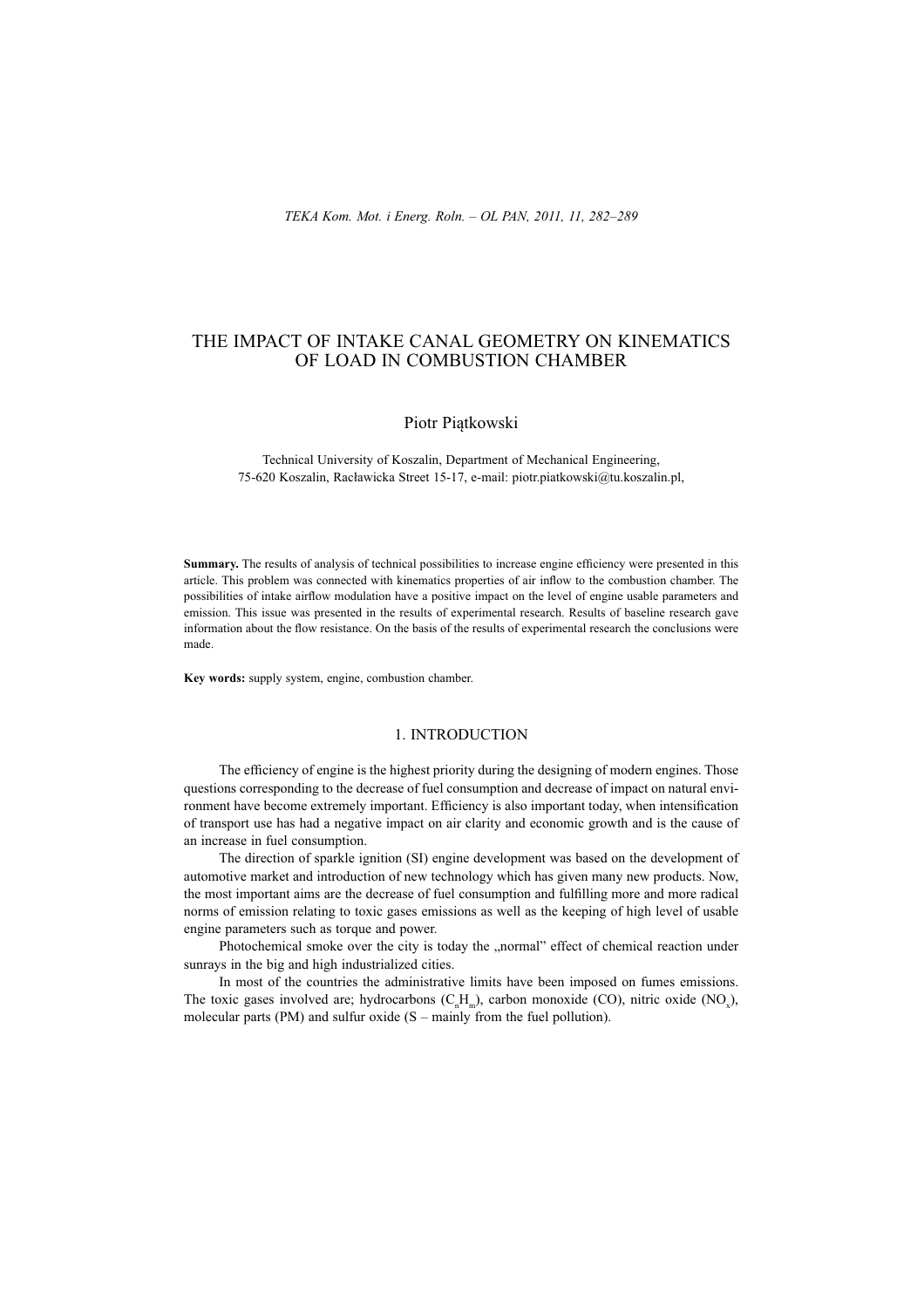

Fig. 1. Average fuel consumption by modern cars with automatic transmission[12] (test type - ADR 81)

Currently, in the phase of continuous development are systems which are able to increase energy efficiency of SI engines, as well as achieve better energy - ecological parameters. By applying a combination of a few different modern constructional systems, the considerable decrease of fuel consumption and exhaust gases emission could be achieved (Fig. 1 and 2).



Fig. 2. Comparison of specific fuel consumption and hydrocarbons emission for GDI engine by the injection and mixture type [3]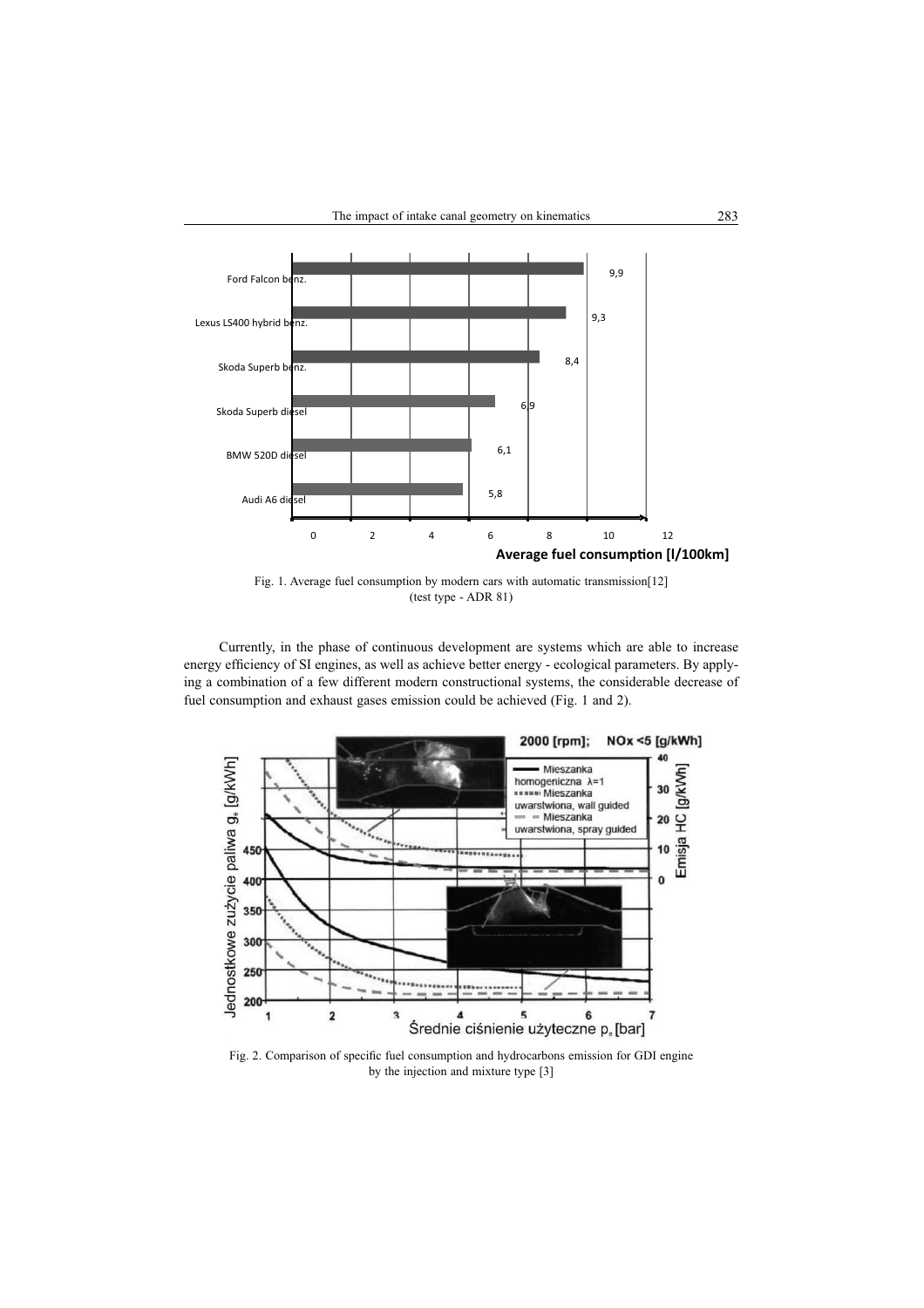The alternative fuels as a source of energy for the modern engine are still developed by the quality and exploitation requirements. It can be a cause of more effective use of these fuels as a renewable source of energy in the future. Apart from this, now we have many possibilities of adopting engine feeding system to specific properties of fuel [8].

These indirect measures of have helped to achieve lower levels of fuel consumption and toxic gases emissions as well as the increase (or maintaining) of engine parameters like torque and power.

Many researchers  $[1, 6, 7, 10]$  were engaged in the research on the impact of intensification of vortrex in combustion chamber on heat transfer in SI engine. Others were engaged in the research on the impact of turbulence on heat growth  $[2, 4, 11]$  and stabilization of the burning process in piston engines [5]. The results of this type of research are indicative in a different way of the impact of swirl on engine work conditions. The authors agree that the vortrex has a positive impact on air-fuel mixture formation by achievement of a more homogeneous form. This conclusion was made by the achievement of decrease of level emissions of carbon monoxides and hydrocarbons. Also, the increase of nitric oxide was achieved. However, the impact of vortrex on heat transfer was not clear. The possibilities of intensification of preliminary swirl in intake canal are seldom mentioned in research works. This intensification can be very important in cases of:

- formation of homogenous mixture,
- low RPM level.
- engines with a relatively small capacity of one cylinder
- application of alternative fuel in the engine feeding system.

#### 2. EXPERIMENTAL STAND

The experimental stand was based on the real intake system of four strokes, four cylinders SI engine with displacement of 1598 cm. The diameter of intake canal for experimental stand was 34 mm. The cause of difference between engine and model was accessibility of tubes on the local market.

The effect of swirl was achieved by using a flexible element with the 65 mm length, width 32mm and thickness 0,4mm steel tape assembled inside the tube. The real view of this element is presented in Figure 3.

On the basis of these assumptions the airflow experimental model in the intake canal was built. The picture of experimental stand is illustrated in Figure 4.

The value of airflow resistance  $(\Delta p)$  was determined using the equation;

$$
\Delta p = \rho \cdot g \cdot n \cdot l \text{ [Pa]},\tag{1}
$$

where;

 $\rho$  – density of liquid in manometer [g/ccm],

 $g$  – Earth acceleration  $[m/s^2]$ ,

*n* – manometer ratio,

*l* – number of gradations.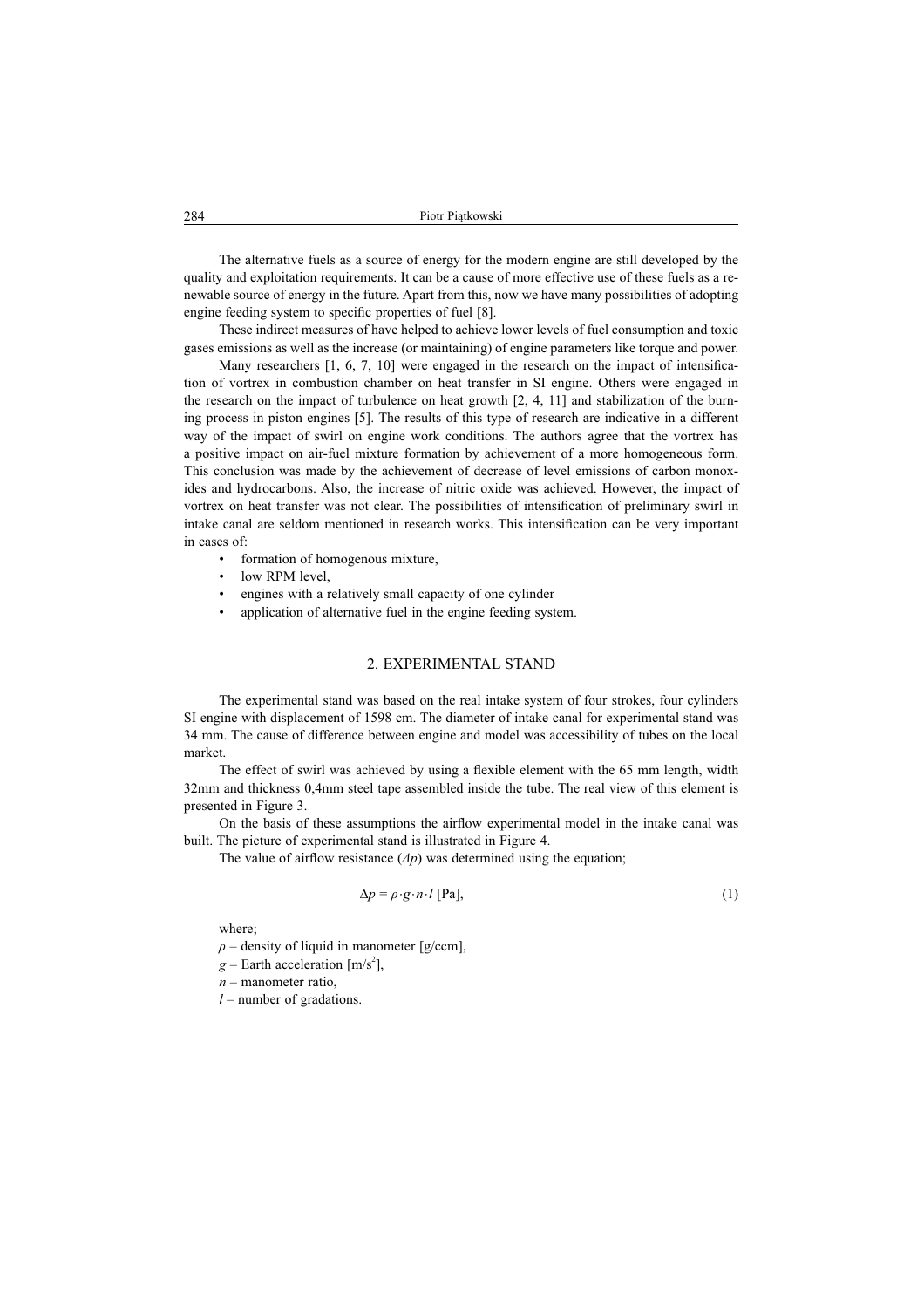

Fig. 3. The picture of canal with flexible geometry [9];  $1 -$  steel tape



Fig. 4. The experimental stand;  $1 - Prandt$ 's pipe,  $2 - f$ lexible tape,  $3 - airflow$  stabilizer, 4 – ventilator, 5 – Recknagel's micro manometers

The value of velocity was achieved on the basis of dynamic pressure in two self-orthogonal planes. Measure points were based on the divided field of tube surface. The diameter of tube was divided by nine rings with 2 mm width. And so the four measure points for each ring were achieved. The airflow velocity  $(v)$  for each measure point was calculated according to the equation;

$$
v = \sqrt{\frac{2 \cdot g \cdot \rho \cdot n \cdot l}{1,3}} \text{ [m/s]}.
$$
 (2)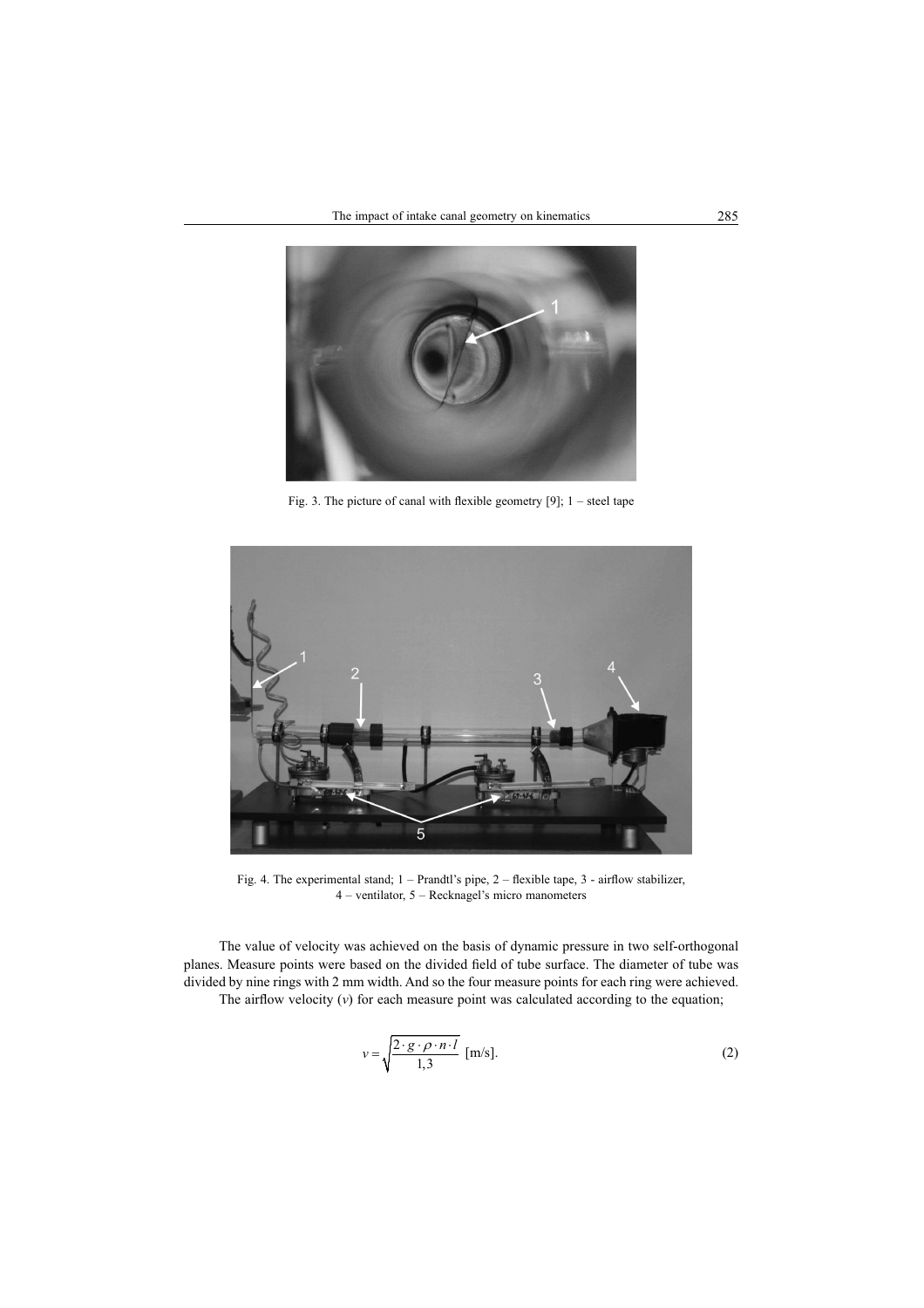The average value of velocity for the field of tube surface was achieved from;

$$
\overline{\nu} = \frac{1}{A} \cdot \sum_{n=1}^{9} \frac{\left(\nu_{n1} + \nu_{n2} + \nu_{n3} + \nu_{n4}\right)}{4} \cdot A_n, \, [\text{m/s}],\tag{3}
$$

but;

$$
A_n = \pi \cdot \frac{\left(d_{n1}^2 - d_{n2}^2\right)}{4}, \, \text{[m}^2\text{]}, \tag{4}
$$

where;

 $A$  – field of surface of orthogonal canal intersection [m<sup>2</sup>],

 $A_n$ – field of surface for *n* –ring,

 $n$  – number of the ring,

 $v_{n1+i}$  – airflow velocity for the successive *n* - ring and measure point,

 $d_{n1}^n$  – outside diameter for *n* – ring,

 $d_{n2}^{n}$  – inside diameter for *n* – ring.

#### 3. RESULTS OF EXPERIMENTAL RESEARCH

The research was concerned with the assessment of impact of flexible geometry canal on airflow velocity and flow resistance. Also, changing of airflow extreme of velocity positioning was important for evaluation of velocity profile. As it was mentioned, the steel tape was a flexible element of intake canal. One end of tape was fixed to the tube by the first ring, but the second end of tape could change its position by the moving of the second ring.



Fig. 5. The airflow resistance  $(\Delta p)$  by average airflow velocity  $(\bar{v})$ , different angle of twist tape  $(0, 12, 18, i 24)$  and air filter flow resistance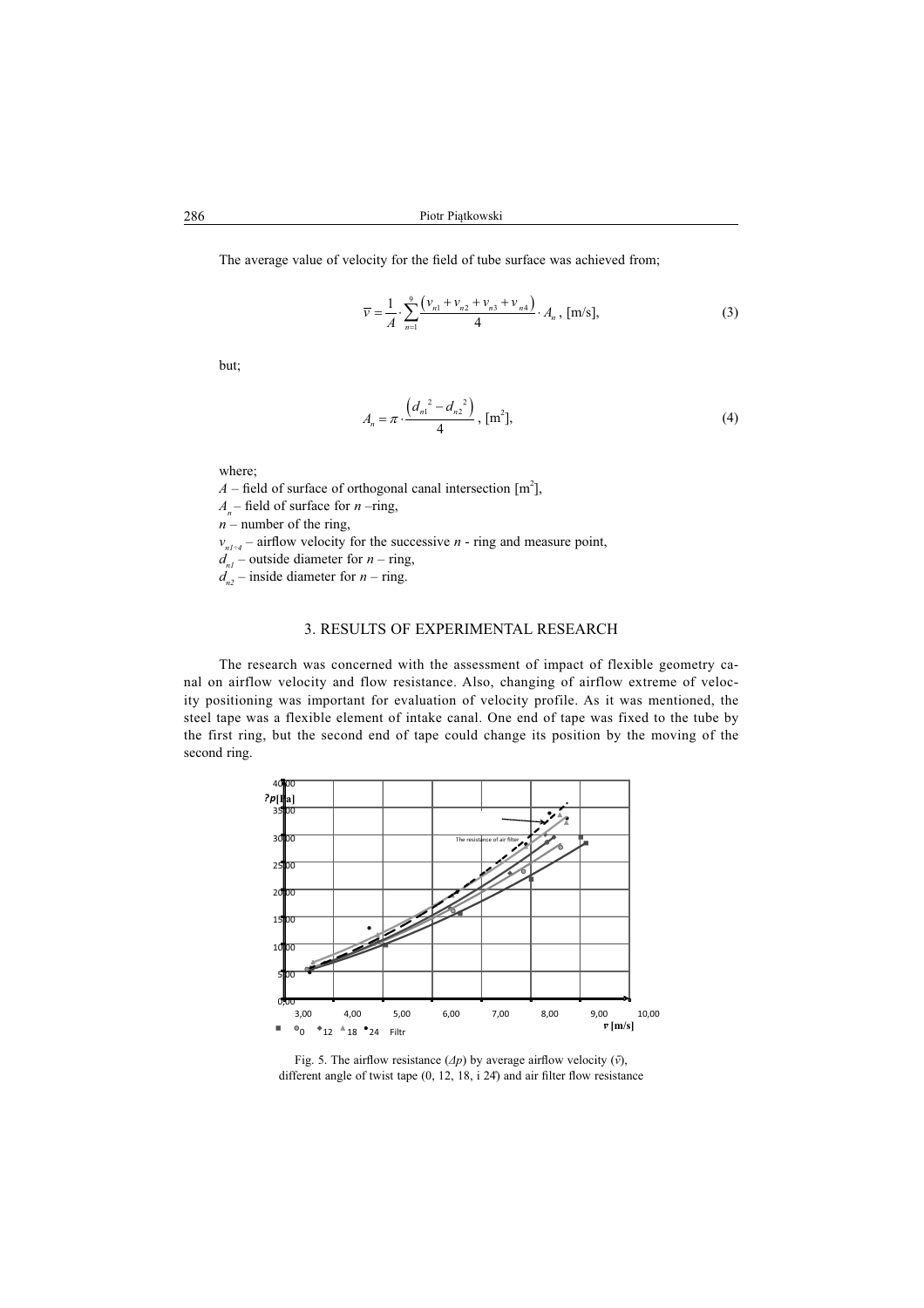In this way, the steel tape was twisted. The second ring was able to make the steel length's compensation. The angle of tape twist was from  $0\div 24$ , however, the obtained average velocities were from 3,5÷9,2 m/s. The composition of experimental research results concerned the assessment of airflow resistance by average velocity and the angle of tape twist was presented in Figure 5.

A very important conclusion from the analysis of Figure 5 is that the use of flexible element of intake canal has no significant impact on airflow resistance and the airflow resistance is even lower than for the clear air filter flow. The difference between the lowest and the highest resistant value for the tape twist 24° for the achieved airflow velocity was only a bit more than 5 Pa, while the measure deviation of airflow resistance was 0,96 Pa.



Fig. 6. The composition of velocity profiles of airflow for two mutually perpendicular planes inside the canal;  $1$  - the highest airflow velocity  $(11,2m/s)$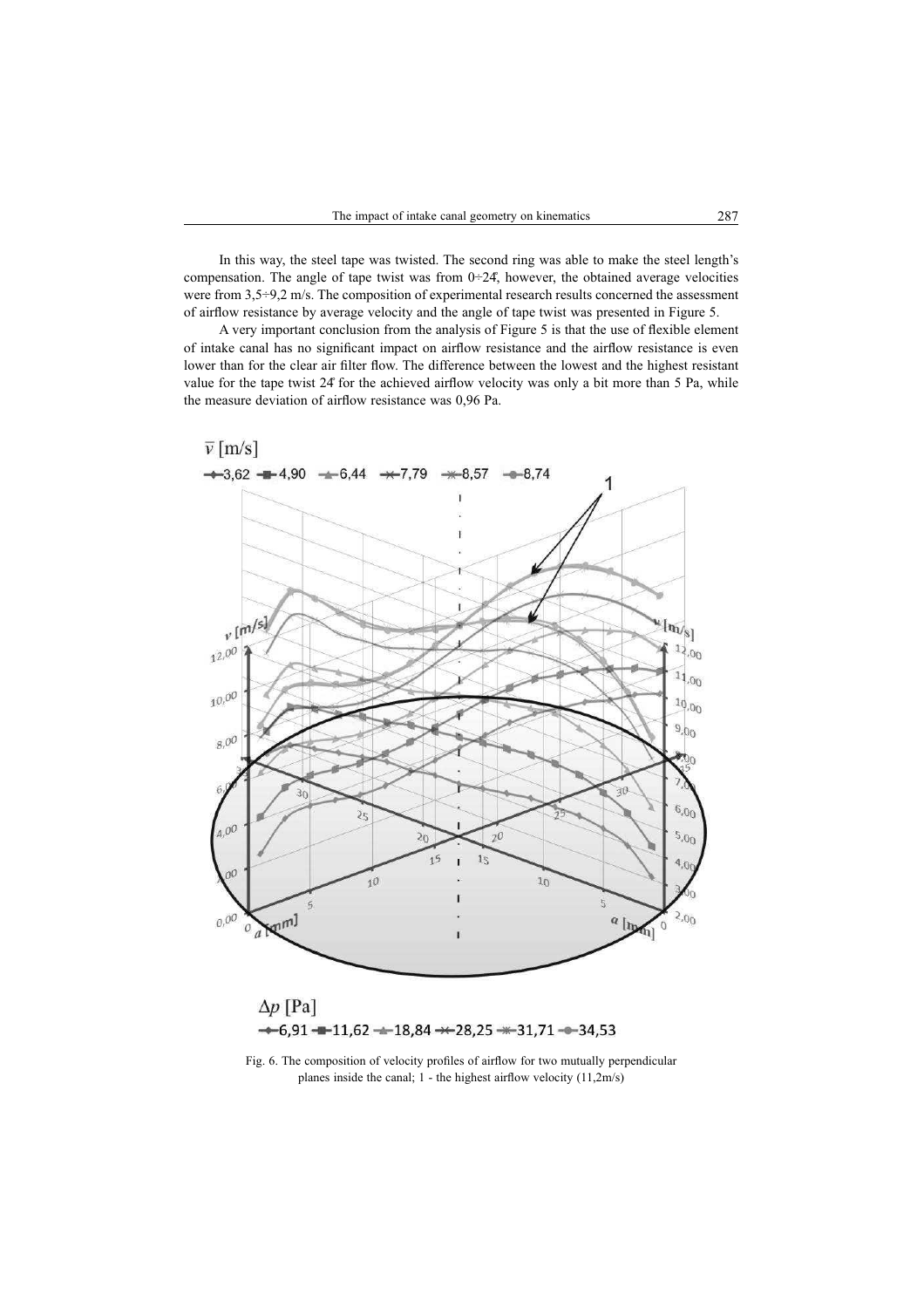| 288 | Piotr Piatkowski |
|-----|------------------|
|     |                  |

These results are very promising for the achieved change of airflow velocity profile for the cross intersection. Suitable velocity profile can help to deliver cylinder load without the meeting with valve head and the intensity of turbulence will decrease, than it can decrease filling loses.

From the analysis of results illustrated in Figure 6 we can see that by the change of angle tape's twist, the change of airflow velocity profile was achieved. It was very effective for the angle of tape twist 24. There the two extremes for velocity profile next to inside tube's walls appeared. This experiment can be very useful for implementation of flexible intake canal for air inflow to combustion chamber to the piston engines. In this way, we can get an insignificant increase of flow resistance (about 7%). Suitable positioning of flexible element inside intake canal for intake valves has a positive impact on the effect of load swirl penetration from intake's canal to the combustion chamber.



Fig. 7. The view of change of airflow velocity profile during inlet to the cylinder for parallel canal

It will be very useful for the mixture preparation. On the composition of speed profile (Fig. 6) the displacement of the minimum from the center was achieved. The cause of this was an unexpected, not axial deformation of tape during the twist – which will be dealt with during the next experimental research.

In Figure 7 the change of airflow speed profile during inlet to combustion chamber was illustrated. There we can see the positive action of swirl from intake canal, which displaced the center of intake airflow to the center of cylinder. It will be very helpful from the points of view of the mixture preparation and combustion process.

### **CONCLUSIONS**

On the basis of the results of experimental research the following conclusions can be drawn: 1. Implementation of geometrically flexible element of intake canal has no significant impact on the flow resistance (even less than impact of air filter).

2. The velocity of airflow and the angle of tape twist have an impact on the kind of velocity profile change.